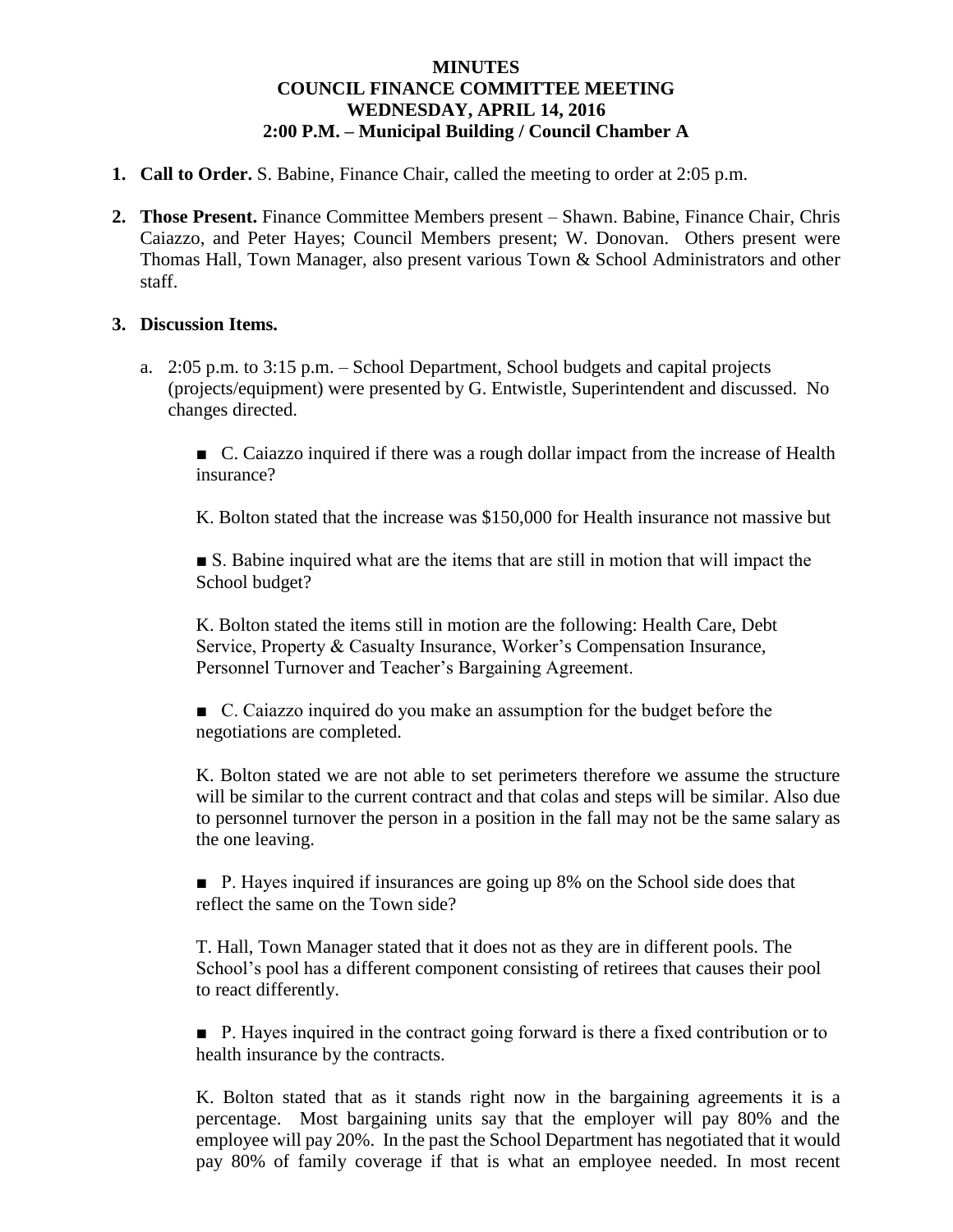negotiations the unions have agreed that if a spouse is eligible for insurance at their place of employment then we would not cover them. That is a cost savings for the School Department.

■ P. Hayes inquired when is the last time that the marketplace was researched to see if the School could acquire a better rate.

K. Bolton stated that the School Department is not a very attractive pool for independent insurance companies. In part this is due to the fact that all retired teachers from Scarborough Schools are a part of the insurance pool and it is not just the current teachers. Through study and research the School Department has found that the Risk Pool for Maine Teachers actually is a good price.

C. Caiazzo inquired if there is any indication from Augusta on the pending legislation up now to assist the mill towns and how it may affect EPS for the Schools?

K. Bolton stated that her understanding is that the intent is to add in to the EPS pool just the intended amount to be distributed to those towns.

T. Hall, Town Manager indicated that the most recent updates as of yesterday indicates that the assistance to the four mill towns is designated for one year expiration.

■ S. Babine inquired regarding the four general categories items in motion on page 3 of the School budget narrative. Would it be reasonable to think that the results will be known by the end of April?

K. Bolton stated the property and casualty insurance is not expected to go up the expectation is for a slight decrease or status quo due to being out to bid. The Teachers Bargaining unit is scheduled to meet on April 26 therefore there will most likely be a better idea of where the bargaining agreement stands. The Finance Committee should have the information in question before their last budget review on May 11, 2016.

■ P. Hayes stated on page 91 of the School narrative gives a summary of the surpluses from the year 2009 to 2015. From FY2012 - 2015 there have been some healthy surpluses generated through the budget process does that give the school some comfort going forward that the \$150,000 might be covered through this method?

K. Bolton stated that as a rule the School Department ends up with between \$300,000 to \$400,000 surpluses. As always we have a duty to stay within our approved budget regardless of what unexpected expenses come up throughout the year. With a budget as large as the school department it is imperative to be able to manage any unexpected situations within the actual budget.

**•** P. Hayes stated in the Capital budget there are items such as roofing  $\&$  rugs for the elementary schools. How does that dove tail into what the long range plans are for the K-2 schools?

G. Entwistle stated that the schools have done a very extensive facilities evaluation. Along with the facilities evaluation a thorough evaluation of the student enrollment has also been done. At this time I would not recommend taking any of the K-2 schools off line for the next few years and would do the necessary facility repairs. The likely hood of taking any one of them off line would not make good sense. At one time we were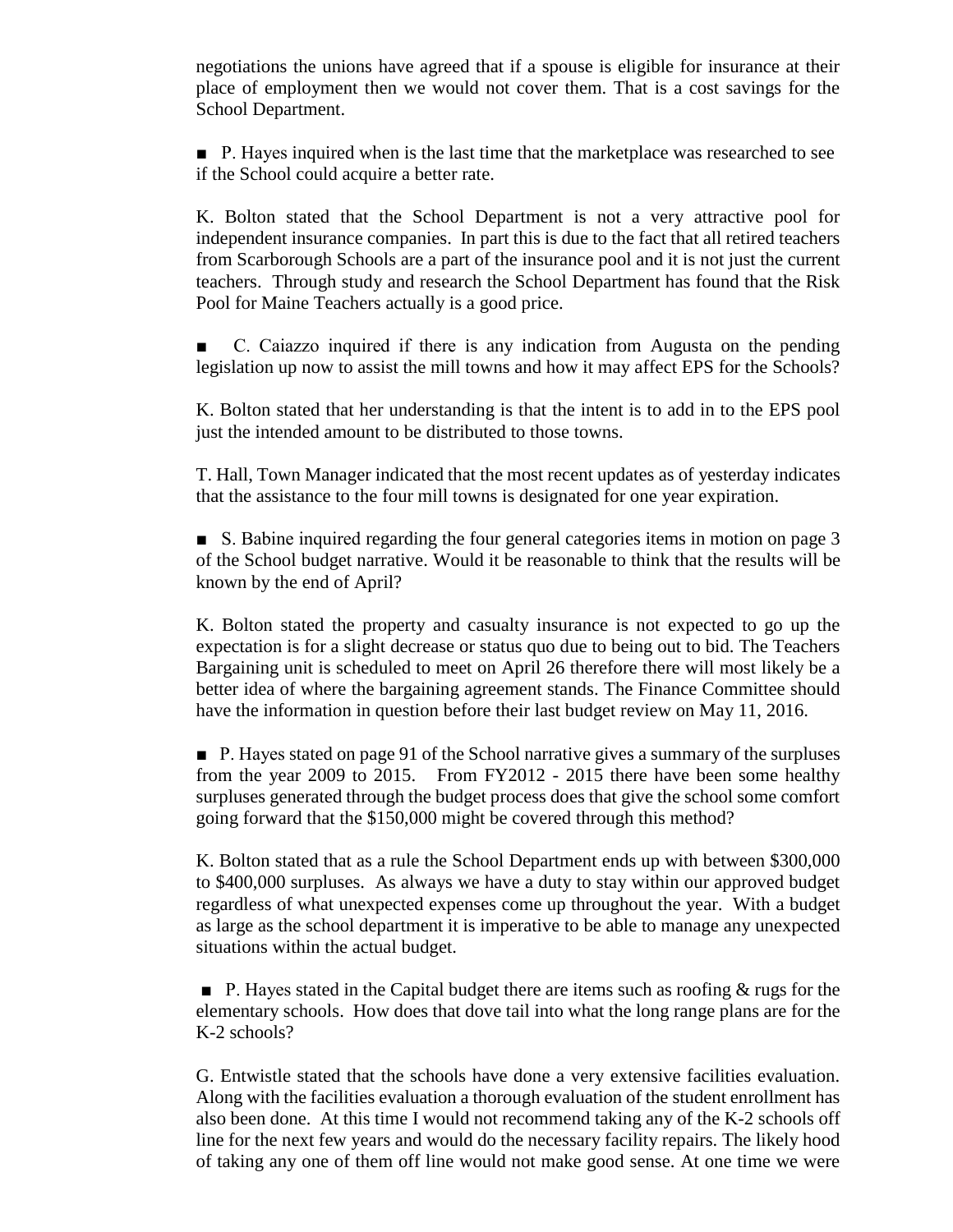seriously thinking of taking facilities off line but determined it would not be feasible to do so.

■ S. Babine inquired if the School would highlight the accomplishments in changing how the Budget changed to bring it forward and the process.

J. Shea stated that a lot of hard work went into changing the format that the School presents its budget. The narrative format has made much easier for the public to understand the process. It was a complete team effort to culminate the information into the final format. It is important for the community to understand what is happening in our schools.

■ S. Babine stated the Finance Committee is grateful for the wonderful job that the school has done to present an informative budget.

C. Caiazzo stated that the effort that went into providing the new format is outstanding and that being said the detail is still provided in the back of the budget book. This is a wonderful step forward in the process.

G. Entwistle stated that the value comes from the how the team has done their work. It comes from proposals that have originally been there to begin with. When reading the materials one can see the cohesiveness of the work done by the whole Leadership Team.

■ S. Babine inquired can one assume going forward that there will be no Capital Projects for the Wentworth School such as roofs, windows, walls etc.?

K. Bolton stated that roofing, flooring, windows is on a five year plan of what facility needs repairs planned. So yes there are no plans for any major CIP items for the Wentworth School.

■ T. Hall inquired about the Mission Critical Investment if the emphasis is at the High School and is that due to the change in schedules? How connected is the mission to the change in schedule at the High School?

■ G. Entwistle stated that the Mission Critical Investment is totally immersed in the investment. Our student teacher ratio is not anywhere near what it should be. It will take a two year sequence to change schedules so students can get all the necessary classes.

■ T. Hall inquired these new positions over the next two years is necessary to be able to offer the necessary courses for the students. It is my understanding that the existing staff would be unable to stretch their services to be able to offer the new opportunities?

■ G. Entwistle stated that with the resources we have now that the new enhanced courses would not be able to be offered. The current staff is stretched to the max.

■ T. Hall with that as precursor or suggestive to where the priorities will be in 2018?

■ G. Entwistle stated that the priority in 2018 will be with the High School. It is the most important for change as it has been neglected for way to long.